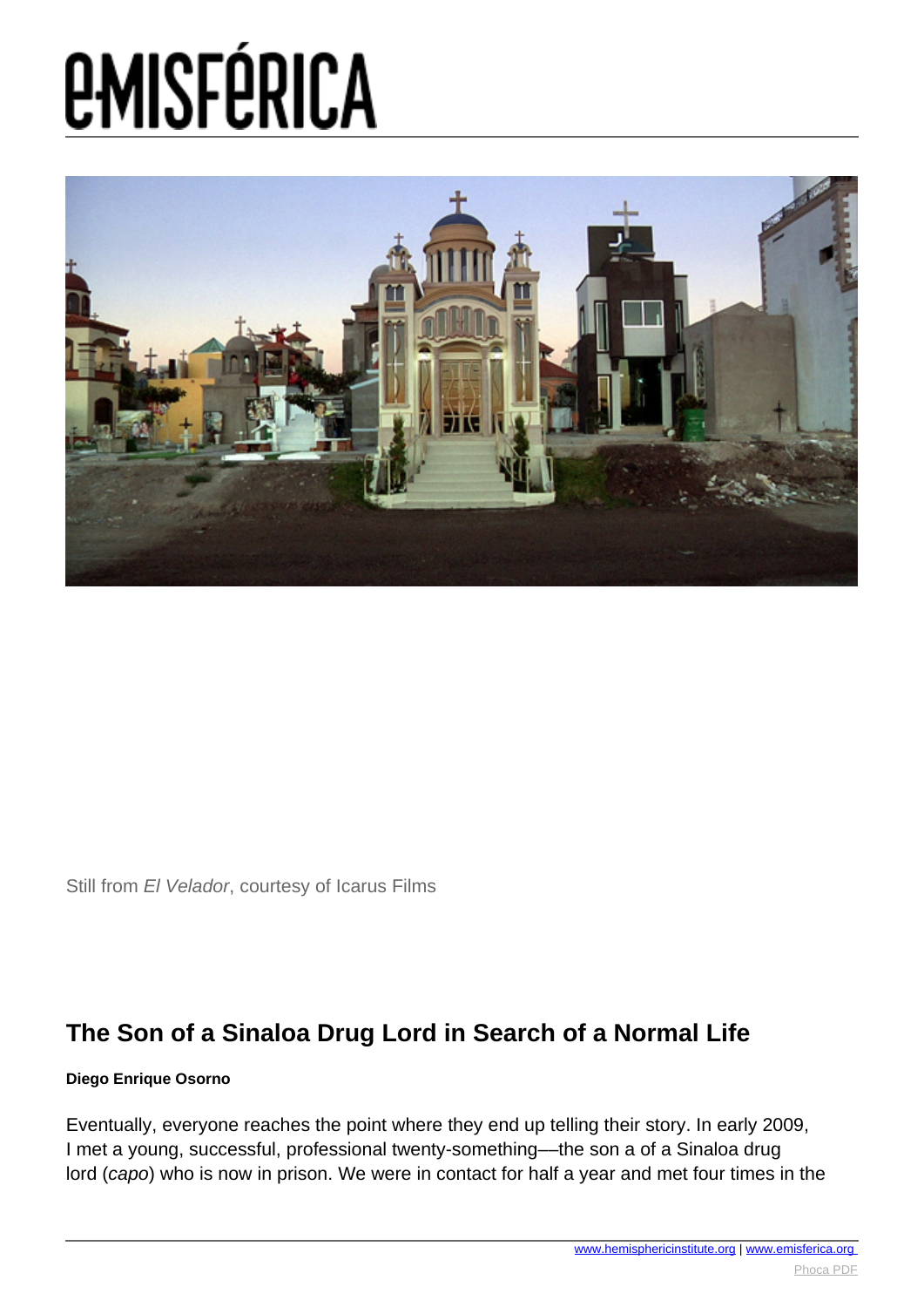outskirts of Mexico City.

The fifth time around, he agreed to tell me a little about his life, asking only that he and his father's name remain anonymous if our conversation were published.

This is the conversation we had during the summer of 2009:

**DIEGO OSORNO:** When did you first become aware that you were the child of a drug lord?

**SON OF CAPO:** It must have been in middle school, when I was really able to reflect on it. Because in middle school I had to spend my days with kids who were more or less related to the phenomenon, since their parents had some connection to it [the drug economy]. They asked me a lot of questions, and mentioned many names, and that's when I started putting two and two together. Because when they detained my dad I was in elementary school; I was very little and didn't know very much. Then one day I asked my mom, "Hey mom, what does dad do?" And she answered, "He pays other people to work for him." I said, "Damn, that's intelligent!" And it wasn't a lie, in a way it was the truth, but it wasn't until middle school that I started to connect the dots.

**DO:** Did you go to a private school?

**SC:** Yes, it was a private school and all the kids were enthralled with narco-culture. They were transfixed by it, and it was always a topic of conversation, as in: "Oh, check it out, he's the son of a capo," and they would approach me frequently because of it. And so when I didn't pay attention to them, when I pushed them away, well, they thought I was putting on airs or something like that.

**DO:** They saw your dad as a hero…

**SC:** At that time, he was a hero for some but not for others. Some of them already saw him as a figure in decline. When they detained him, Amado Carrillo was all the rage. They were always comparing them and for some reason I was always around. They said: "No, Amado Carrillo did more things," or something along those lines, but I had nothing to say to them.

**DO:** It was like a contest…

**SC:** Yes, they were always trying to generate some sort of argument, but I always kept a distance. Sometimes they questioned me: "Hey, why don't you drive the latest-model car? Why don't you wear jewelry? Why does your mom pick you up at school?" Those sorts of things. It was seen as stooping too low for people involved in that world, because they had bodyguards or Cartier watches while I wore a Casio.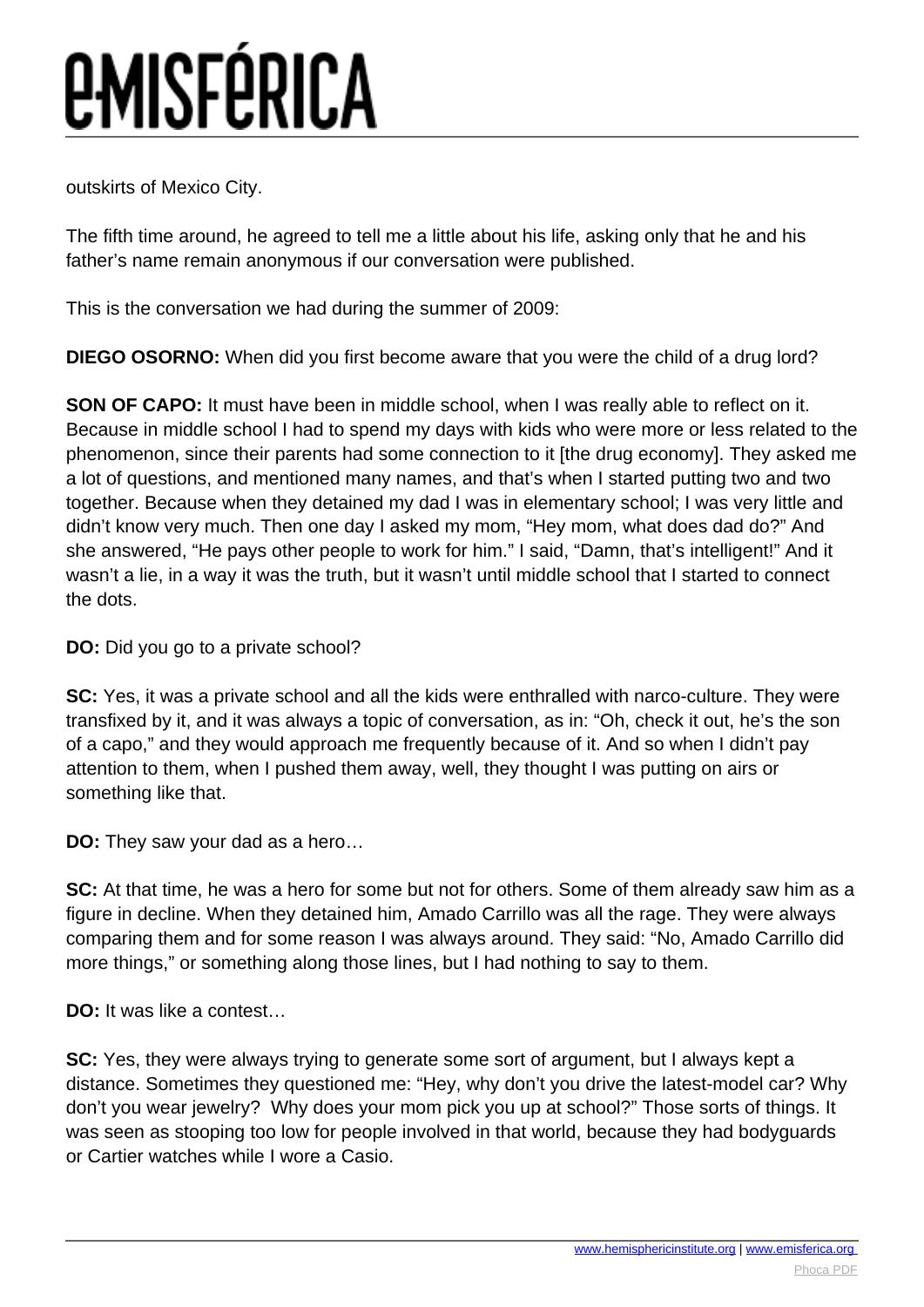**DO:** What prevented you from joining those circles if it was so normal?

**SC:** Our family had a pretty plain outlook. We weren't interested in anything like that because money was never an issue for us. Maybe we didn't have the deepest pockets, but I could walk into a store and buy whatever I wanted. No, we never suffered from lack of money, thank God. My mom taught us many values and so did my dad. He was––he still is––a very austere man; we never saw him wearing jewelry or being ostentatious. He was our model, our standard. That's why when we saw people all gussied up with jewelry we thought it was ridiculous. We thought they were clowns.

**DO:** What did your dad used to tell you? Do you remember some of his phrases?

**SC:** No, he was mostly a man of action rather than phrases. One time, I remember we bought some water guns. He gave us money and sent a person with us to buy clothes and toys and we came back with these water guns. He got really angry. It's the only time I saw him enraged. He got incensed that we bought war toys. He told us never to buy those things, that guns were for criminals and troublemakers. We got very scared. He never hit us, but he was our authority figure, he was the law. His only obsession was for us to study, to get masters and doctoral degrees.

**DO:** What is your most important image of him? How did you learn to admire him?

**SC:** When people ask me about him—how he was and such—I say that I'll never forget that I used to see him outside the house watering the plants, in his pajamas making conversation with a neighbor, or walking to get the tortillas himself. He was very kind and well mannered––an exceedingly kind man. I remember that one time we went to pick up a camera, we were getting the lens repaired or something, and the person in the store treated him with such respect, not as you would treat someone you know, but with the mutual esteem displayed by two people who greatly respect each other. It was the type of thing that caught my attention. Everyone treated him so well, and he always corresponded; always very polite, he had a way with people. He knew how to deal with people without being disrespectful to them, without infringing on their sense of privacy,

**DO:** Do you still have friends from your childhood?

**SC:** No, I don't think so. I was very introverted, in a way. And in high school also, I couldn't get over it.

**DO:** It's strange that you were so shy, especially if your father is someone so well known, someone everyone was talking about…

**SC:** No, it was very different back then. When you think of someone important, you associate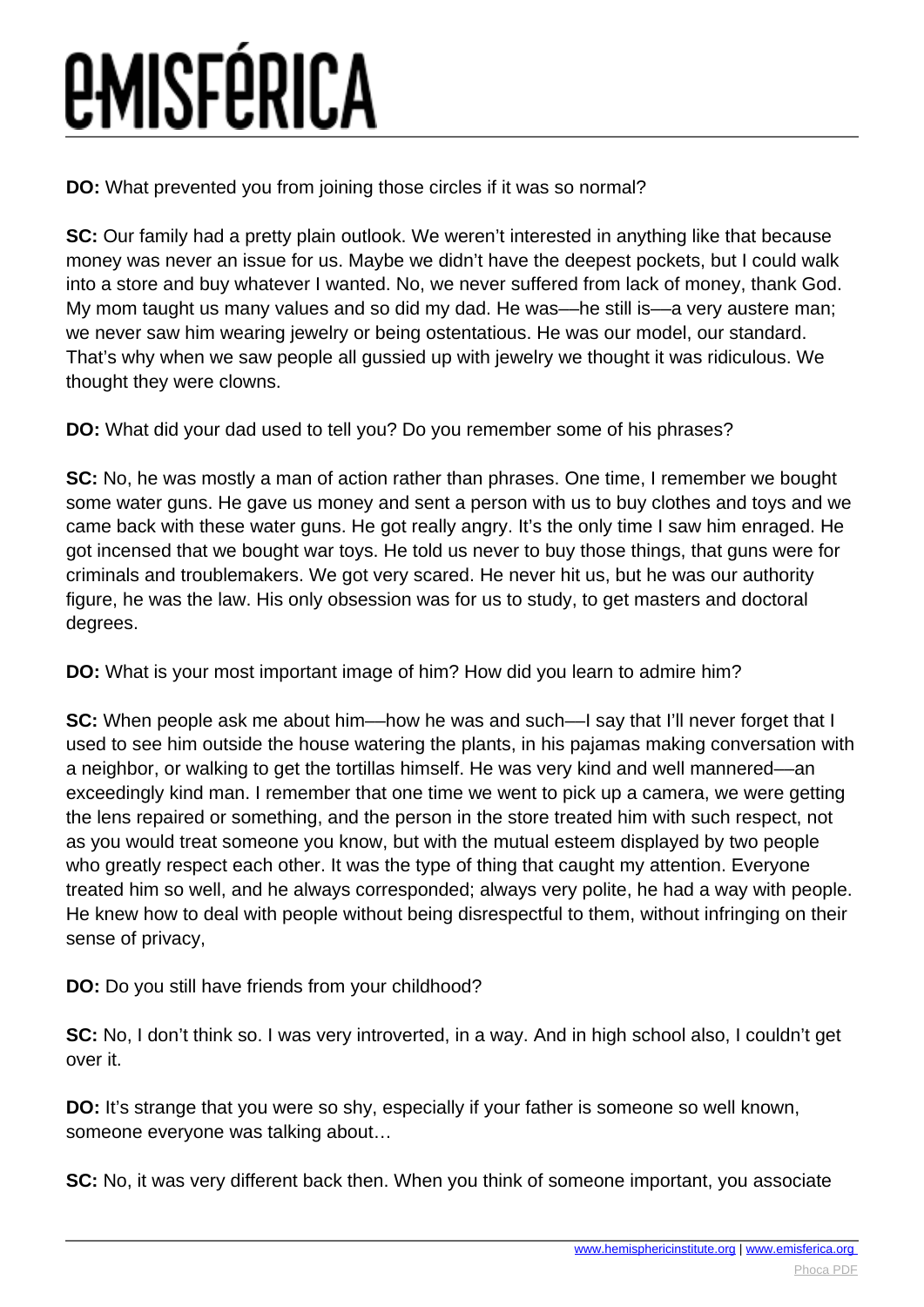him with the image you have of these types of characters today. Back then, you could be very important, but no one noticed you; they knew about you if they heard your name, that's true. They were men who lived under the radar, unassuming, well mannered; they didn't call attention to themselves. We weren't exposed to outlandish or glitzy things; he was just a normal father, there was nothing conspicuous.

**DO:** He played with you?

**SC:** Yes, I remember he played with all of us. Physically demanding games and sports like handball or basketball.

**DO:** Do you remember the day he was detained?

**SC:** Not very clearly.

**DO:** What images do you have of him in those days?

**SC:** To be honest, I don't remember. I remember the next day that we went out and the city seemed abandoned. There were no people or policemen or anything––I remember that part very well. I remember the family visits we used to pay him, but that's all.

**DO:** What did you used to feel?

**SC:** Fear. I was very young. I was aware of some things but didn't make many connections, and seeing the city empty made me afraid more than anything else, it seemed strange to me. It felt weird. Many things were said on the phone, or behind closed doors, but you never knew exactly what was going on. "Oh well, they imprisoned him, they are bad," but you didn't know.

**DO:** What are the most important things that you have come to accept being the son of a capo?

**SC:** Isolation, loneliness, difficulty in establishing relationships. Who do you share your life with? Maybe with a waitress, in a gas station, in the super-market, that's all you do. And well, I was rather shy in elementary school; in middle school the narco-culture was already gathering steam; and in high school a similar thing happened, I made friends but they were only temporary. I knew they wanted something from me.

**DO:** How did you know that?

**SC:** Because they were always making references to my dad, or money, or saying we should go to my place or that place. They knew what I could provide so they resorted to that kind of thing a lot. And I… well I also took advantage of that. That way I could have someone to talk to, but I knew they weren't trustworthy. They were always asking to borrow this or that, and never paid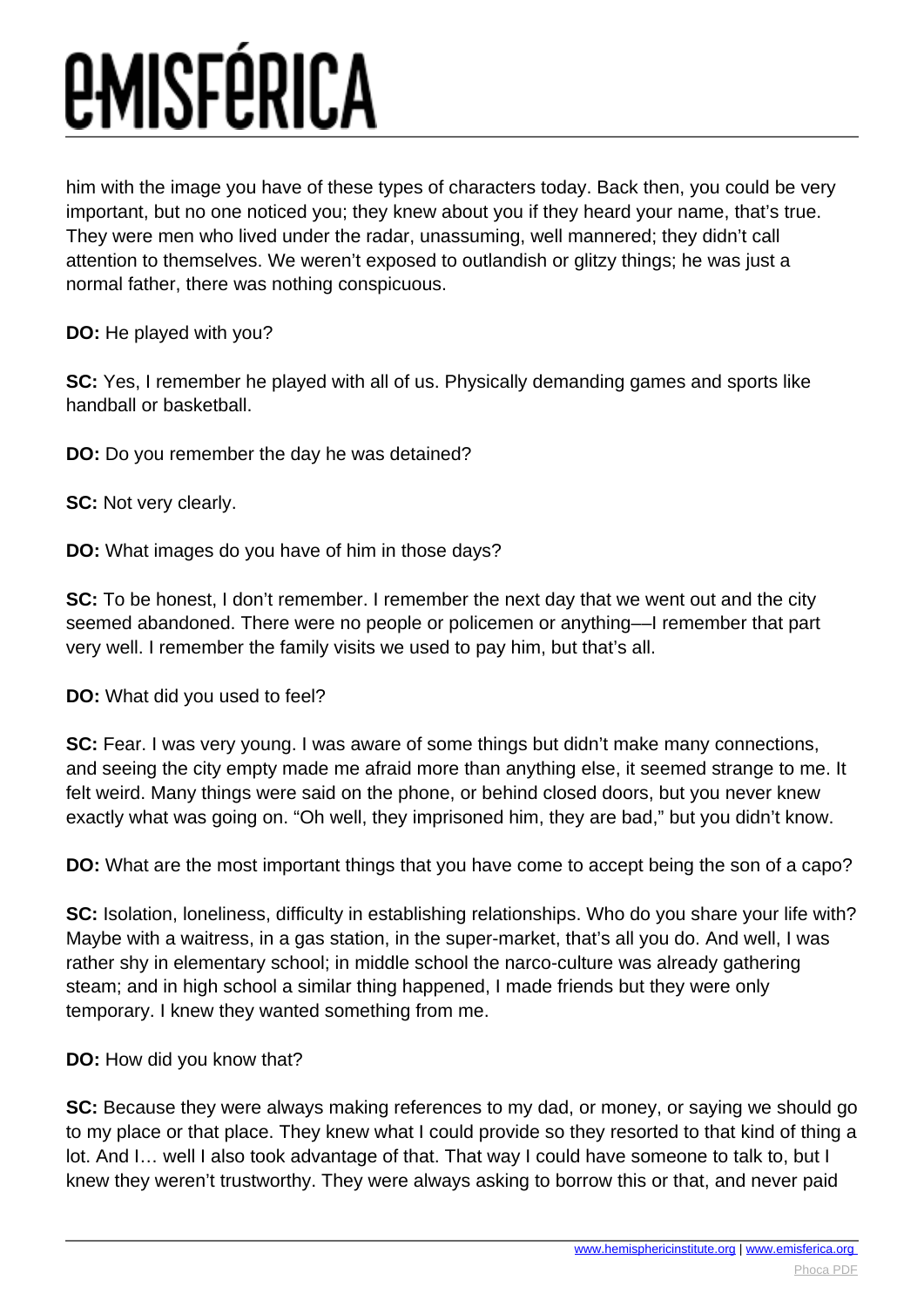me back. And it wasn't that I cared about it a great deal, but I did notice it. The relationships I value are those that I have made without people knowing who I am.

**DO:** You told me about a romantic relationship you had as a teenager, which you had to break off on account of your dad being a capo.

**SC:** She was a young lady from a family, how could I say it, from a family with a political past. It was practically my first mature love, if you can call it that. I had a good relation with all the family and spent time with her parents.

**DO:** Did you meet her at school?

**SC:** No, a cousin introduced us; he gave me her e-mail and we wrote to each other. Then we saw each other. At first we didn't hit it off; there was no chemistry. The second time we went out, I'm not sure why, we got along much better. It was a relationship that lasted one, two years at most. After a year and a half they randomly found out about my father and her family's attitude towards me changed completely.

**DO:** They didn't know who your father was?

**SC:** No, they didn't know. And when they found out, they had me come over and told me: "We have nothing against you or your family, but we can't accept you because of our standards and our heritage. We like you, but you must end your relationship with our daughter." And that was it: we formally broke up.

**DO:** It's a tough story. Even more when you are so young.

**SC:** Yes, but it happens.

**DO:** It's the tragedy of love. But also for you to have to bear such a destiny...

**SC:** That was the first time. Then it happened again, but by that point you had much more experience. Yes it was painful, but gradually you begin protecting yourself. You can better judge who will accept you, evaluate the person, the family, and gauge how far you can go with them.

**DO:** When the girl's parents called you up, what did you say?

**SC:** Well nothing really. I really respected, and still respect that man. I respect the decision, and in a way you understand; maybe they wanted the best for their daughter and they have an image of me, or of my dad, or of my family derived from the media or from the government. Then you understand: they want the best for their children so there is no way about it.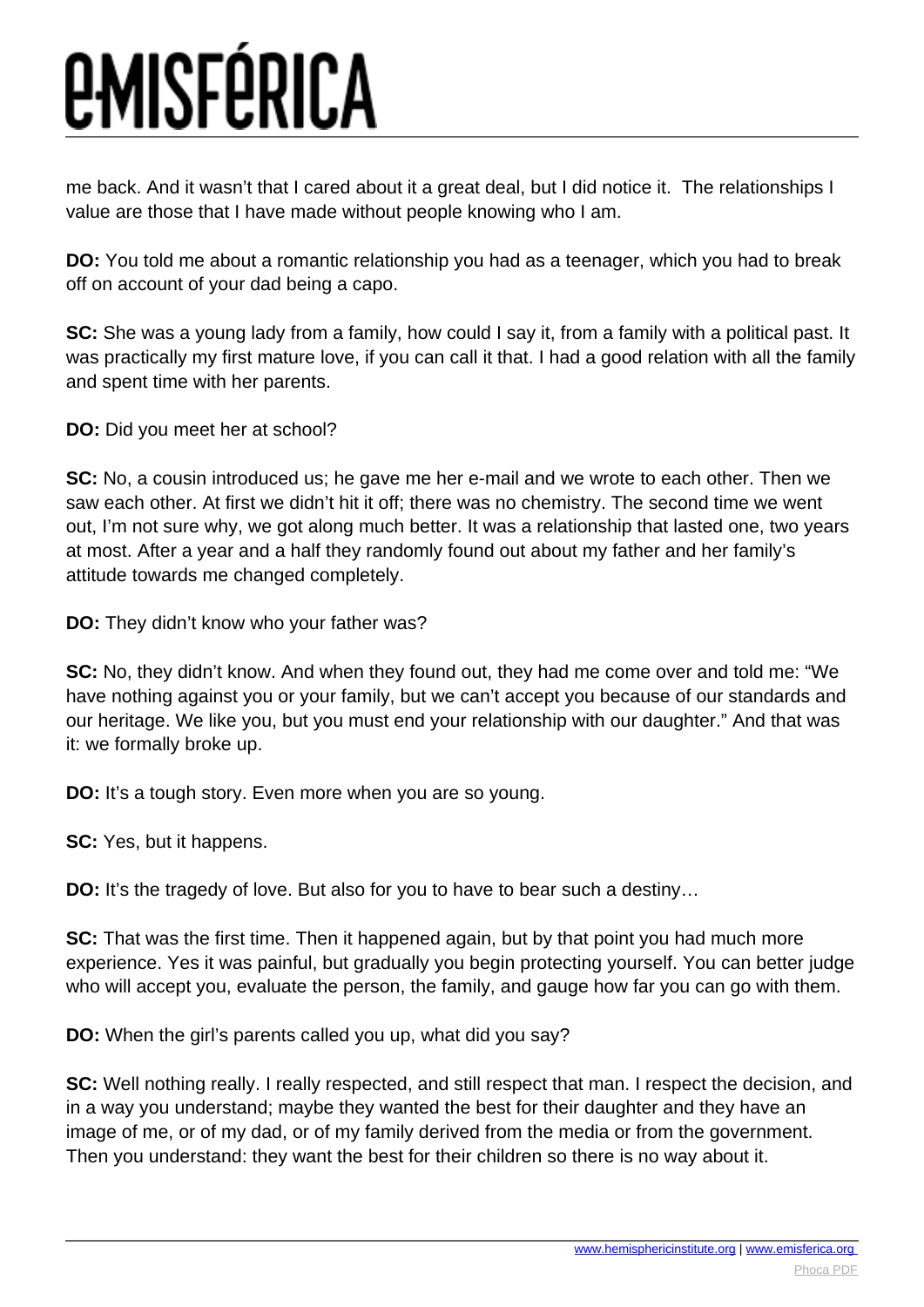**DO:** You look at it too rationally…

**SC:** Yes, but if you start analyzing it rationally, they have a very negative image of you, and there is no way you're going to change it. If I tell them: "No, my parents are good," well, they're not going to believe me. Then you can look at things with a cool head and understand them. Oh well …

**DO:** So that happened to you again?

**SC:** Yes, but it wasn't as dramatic as the first time. It got less and less dramatic. I said: "I'm going to stop looking. If someone will come, they will come to me," and well, it's a formula that has worked, more or less.

**DO:** Didn't you ever wonder, "Why was I born into this family?"

**SC:** No, not at all. It has its advantages and its disadvantages.

**DO:** What are the advantages?

**SC:** I don't know. You never have economic problems. Maybe you don't have an excess of it, but you don't have to endure any scarcity, you live in your house comfortably and enjoy yourself, you have a TV, and, at that time, your Nintendo, your VCR, you can buy many things you like. You can live; I lived well, locked up in my own little world, for a long time.

**DO:** And what are the disadvantages?

**SC:** Well as far as social life is concerned, you can't have a very active one. You don't go out to many places also out of fear of crime. For example, Culiacán is a disorderly, conflictive place; any bum can wreak havoc with no consequences. Personally, all those things worry me.

**DO:** We once spoke of the social gatherings in Sinaloa in which you were marginalized, even though the others attending were children of people who benefitted from your dad.

**SC:** The thing is that when my dad was outside, everyone thought highly of him. Especially the "decent" people, because he generated profit and helped them out, but when he was disgraced, people stopped respecting him and also no longer accepted me.

**DO:** What did you think in those moments?

**SC:** Well, I saw them for what they are: interested people who are looking for opportunities, always with ulterior motives. As time goes by you get used to it. Maybe you stop socializing completely. You say, "I have what I want and, in a certain way, I don't need them." Everything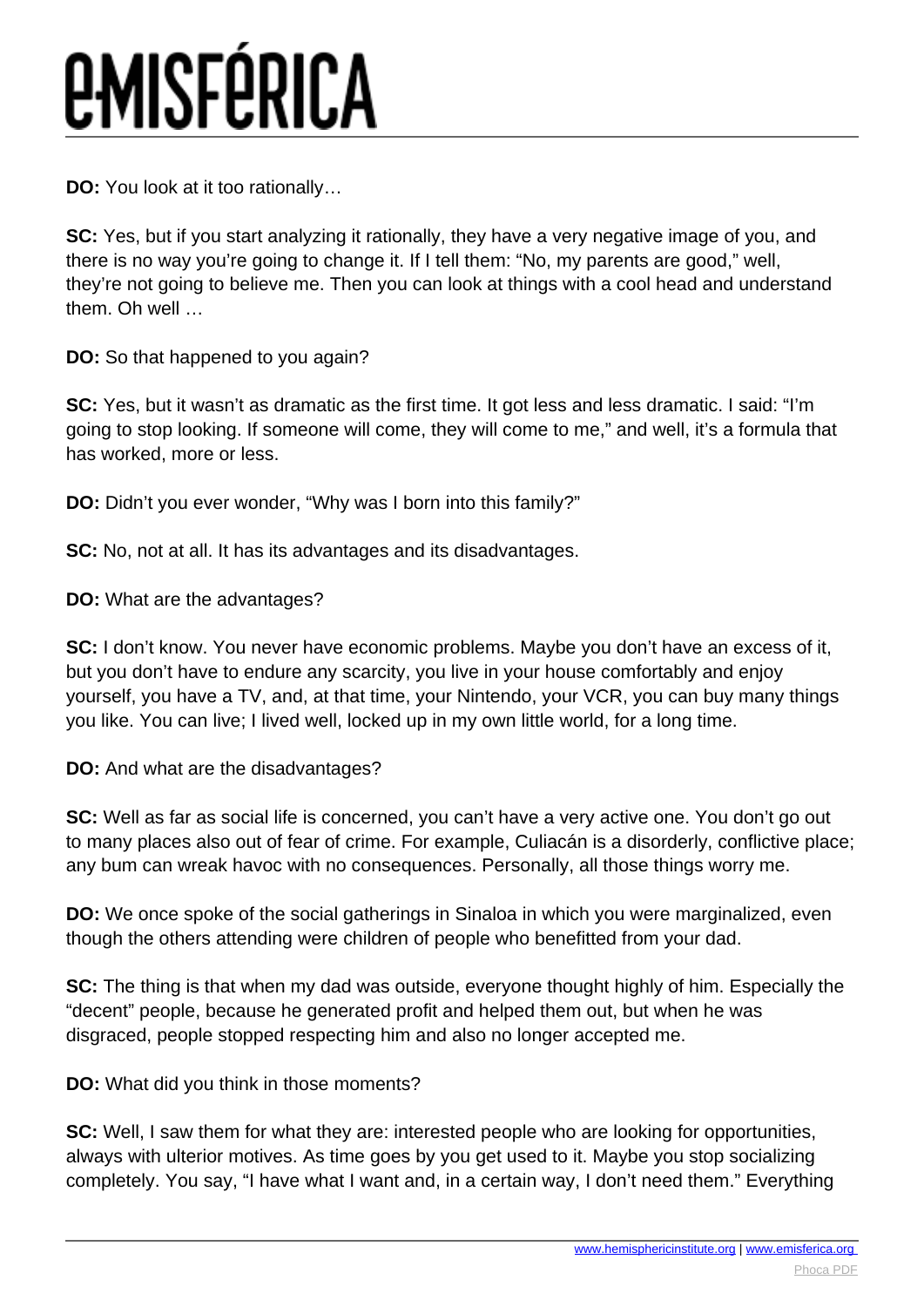runs smoother, particularly when you find a romantic partner. That's really when you don't need anything else, you feel good, you do what you want.

**DO:** When you were talking about your ex-girlfriend's father, you said that you could empathize with their position because they had a negative image of you formed by the government. Do you reject that image?

**SC:** Yes, in a way I do, because many things aren't proven. Then, as my dad says, "if you have something to say, I invite you to prove it." No one has ever proven many of things that are said, especially the more dramatic ones––those that have done the most damage to us––no one has proven them. And if we really were as they say we are, I would have bodyguards now, I would be looking over my shoulder, or carrying a weapon, or involved in illegal things.

And it isn't the case. I live a quiet life, without any of those things.

**DO:** How do you live?

**SC:** In a normal, unassuming way. We aren't attracted by luxury or sports cars. We see cars as transportation. Jewelry? I feel that only insecure people wear it.

**DO:** How does it feel to spend several years of your life between jails and detention centers visiting your dad?

**SC:** For me it's normal, in a way, I got used to it as a kid.

**DO:** Do your remember your first time in a maximum-security prison?

**SC:** No, I don't remember. It's a normal thing to me. I've never thought about it before.

**DO:** This question sounds absurd but I can think of no other way to pose it: do you like going to the maximum-security prison where your dad is?

**SC:** Yes, well I like seeing my dad. But, once you arrive, you start thinking: "What will they come up with today? Who will they let me in with? How will they search me now? Will I have to pull down my pants or not? How long will each piece of paperwork take? How much time will I waste in order to go in and see my dad?"

**DO:** Are there many of these little abuses of power?

**SC:** Yes, it's normal.

**DO:** I think it isn't normal.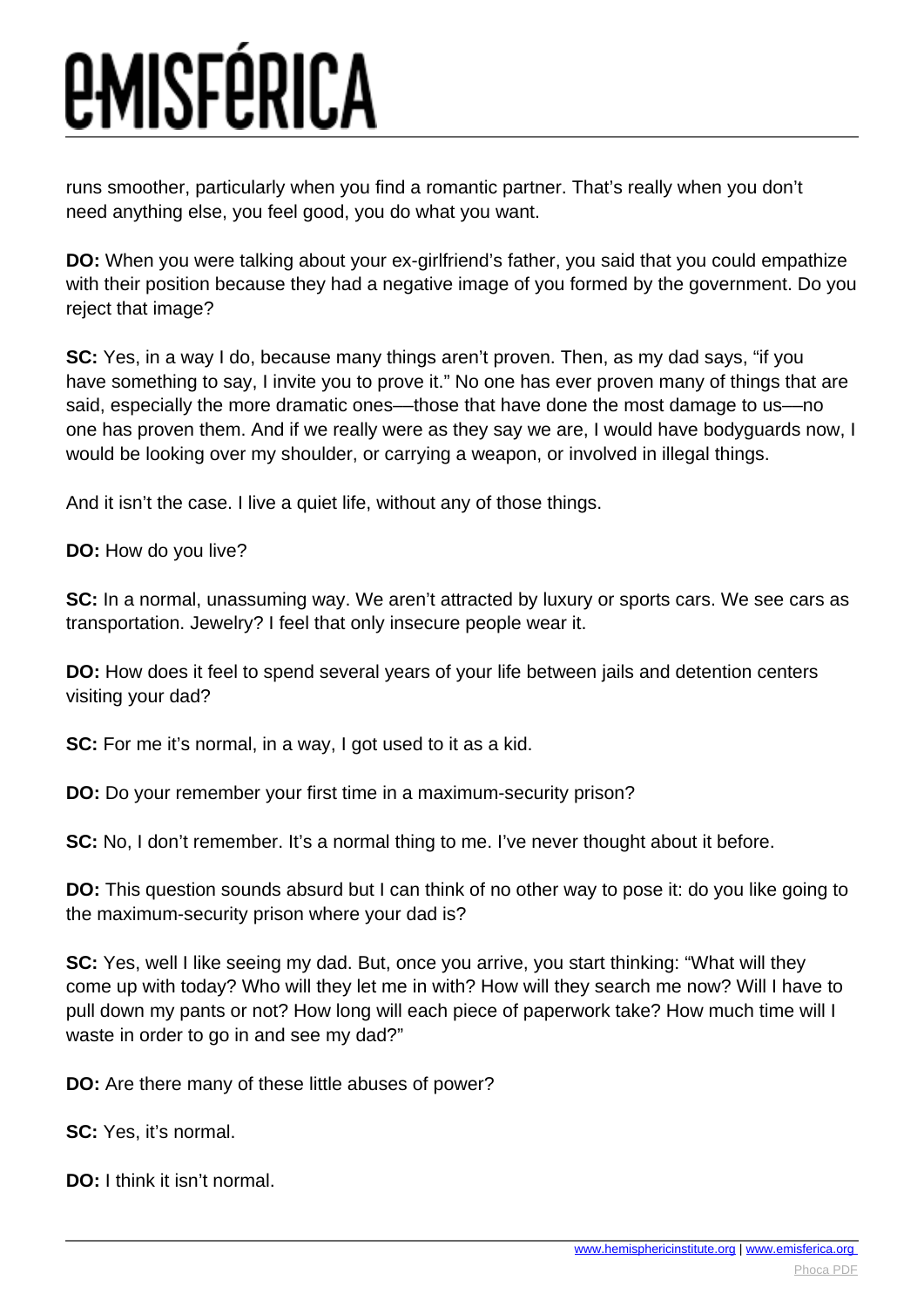**SC:** Well, in there it is normal. Every time you go, you know there will be something new. It happens as far back as I can remember. It's like Big Brother, the rules are always changing: today you pull down your pants, tomorrow maybe you won't, maybe next week they'll examine your foreskin. There are so many things, it's never a fixed procedure, so you have to go in with a flexible attitude.

**DO:** That is not normal; especially with a government that comes out every day to talk about the law.

**SC:** It's also interesting that considering all the things we have done to denounce it, no one listens, no one provides answers, they don't even say whether our complaints are true or not. No one.

**DO:** What do you feel when the media and the people refer to your dad as a capo?

**SC:** No, nothing. The only thing that sometimes seems funny is when they call him a godfather, no? I've always seen him as my dad and nothing else.

**DO:** The word "capo" doesn't trouble you.

**SC:** No. Maybe I've heard it so much that it simply stopped bothering me.

**DO:** In Sinaloa the newspapers are read back-to-front, following the trail of blood. How would you recommend people read the papers today?

**SC:** They should be very neutral, observe things as they happen, the things that really happen in the city, and then compare them with the things the government says. Examine the different realities, especially concerning security, and come to their own conclusions. They should take everything that happens into account and vote differently, and not believe the promises of the candidates they don't know. Those sorts of things.

**DO:** Is there a stigma attached to people involved in the drug-business in Sinaloa. What do you think of the culture in Sinaloa revolving around drugs?

**SC:** I don't know: people from Sinaloa are sometimes very violent. I feel that they really like blood, regardless of whether they are involved in the drug-business or not. If an assassination happens and I was near it, I would go away; I find it unpleasant, repulsive. But there are people who are attracted by it, they come closer, take pictures with their cell-phones. Unfortunately we have been exposed to so much violence and the situation seems to get worse and worse. Bodies are decapitated and dismembered—many horrible things that didn't used to be common practice. And nowadays people are not even surprised by it. They think it's so normal. That is the most disturbing thing: people have lost the capacity to be astonished.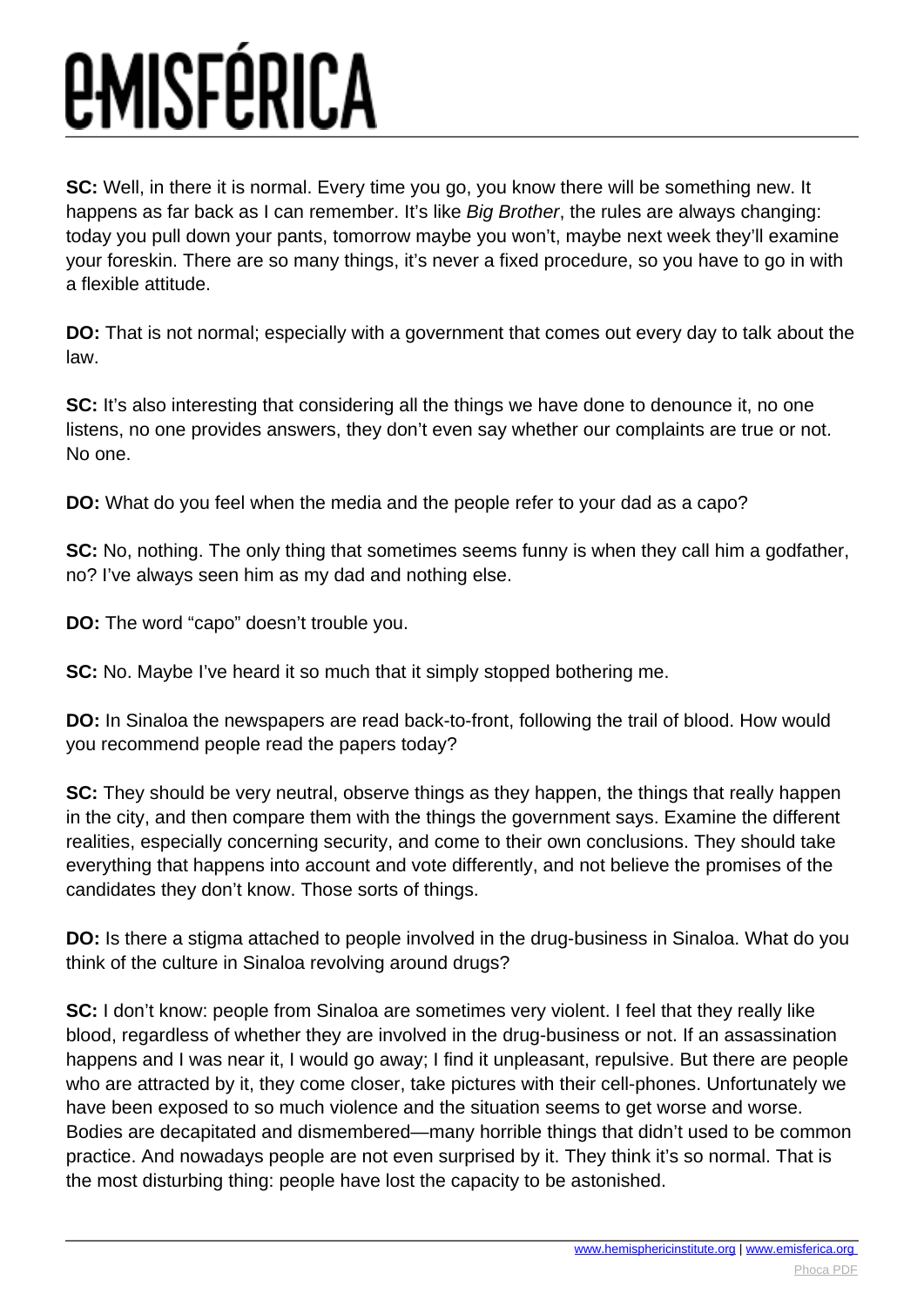**DO:** Why do you think that there didn't use to be as much violence as there is today?

**SC:** I don't know, maybe human life was held in higher regard. Maybe values were stronger. Suddenly they started killing people. And they were not only killing them: they were shooting them in the head. Many things started changing then. I'm not sure, but maybe there is also a lot of poverty, unemployment, and those conditions have generated violence and have driven many Sinaloans to look for different ways to find happiness and earn money to support their families. I think crime originates in particular conditions: poverty and unemployment.

**DO:** How are your everyday relations with other people?

**SC:** Normal. I only take certain precautions to protect myself and other people. For example, a political candidate added me as a friend on Facebook. He looked all right, like a normal guy, someone you could trust, but I didn't accept him. He tried to friend me again so I asked him if he knew me. He answered that he didn't so I told him that maybe it wasn't such a good idea to add this particular stranger to his Facebook friends considering his political aspirations, because there are many people willing to dig up any kind of dirt to tarnish the image of a person like him. I gave him that piece of advice, that maybe he should take better care of the people he adds on Facebook, because it could be used against him in the future. I gave him that advice and deleted him. He sent me more messages and kept insisting, but it was in vain, I also didn't want to expose myself and that was that.

**DO:** Something similar happened to you with Andrés Manuel López Obrador.

**SC:** Yes. I recently ran into el Peje in an airport. I don't necessarily sympathize with political parties or movements, but he is a well-known public figure, I have seen him on TV, in the papers, etc.

#### **DO:** Does he attract you?

**SC:** Yes. He seems to me a very charismatic, simple, humble guy, and quite frankly, I just felt like approaching him, maybe greeting him. But then I thought, "No, this person has many enemies. If he takes a picture with me, and they want to harm him, this will be a way for them to do it." I would have liked to say hi, but then I realized I shouldn't.

#### **DO:** Why?

**SC:** Because of the same kind of stigmas. If someone wants to throw dirt at him, they will say that he has been seen with people related to imprisoned criminals.

**DO:** Do you always have to bear this consciousness of being the son of a capo?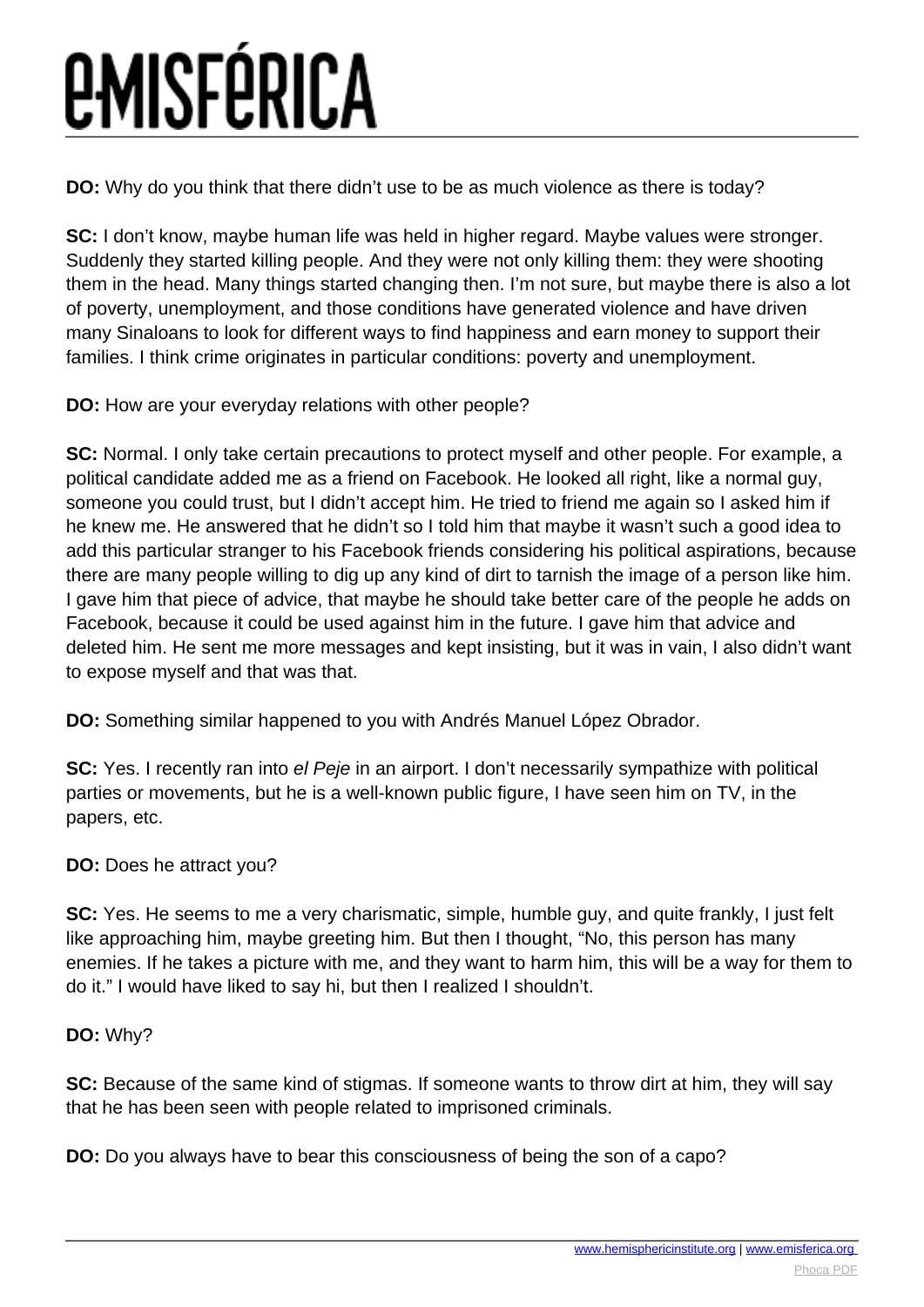**SC:** Yes, almost all the time.

**DO:** I can picture your hesitant, aborted approach to López Obrador…

**SC:** It was a strange thing. He's a public figure you see on TV and you agree with him in certain things, and you feel the impulse to approach him and tell him: "I like what you have to say about this or that." Maybe I would have done it with someone else, but it was him I stumbled upon. I saw that the people from the media were swarming him. Then there was a moment when he was left alone, walking with a woman who was with him. I was going to engage him, but then I thought, "No." I regretted it and said to myself, "Yes, I'm going to talk to him." To tell you the truth, I followed him for a while, but then I thought: "definitely not. Why would I do harm to this person?"

**DO:** Were you ever interested in politics?

**SC:** Yes, but obviously, as things work around here, my career would have gone nowhere. This society would not have liked a candidate with an imprisoned relative, especially considering all the ill repute that has grown around our family.

**DO:** You inherit everything…

**SC:** Yes, I would have been classified as a narco-politician and that was not too attractive a prospect.

**DO:** Hypocrisy?

**SC:** When you yield benefits people love you, but after you fall from grace they don't. Ugh! That's the way it goes with everything.

**DO:** What do you think about the legalization of drugs?

**SC:** I'm not so well informed as to how it would work. If they began by regulating marihuana then you could look at some data. If the government took charge of production, that would limit consumption to certain quantities, the places where it could be consumed could be determined and certain limits established––maybe that could work in certain ways. But let's not forget that marihuana is not the only drug. And also: what is the market for marihuana? What groups consume it? Other drugs are more popular: cocaine or the synthetic ones that are around these days, pills and all of that. Who knows how well it would work. Maybe some marihuana growers would be unemployed. But let's remember that marihuana is not the only thing produced. How much of a solution would the regulation this one drug represent? One would have to ask people who are better informed. It would not be sensible to give a definitive opinion.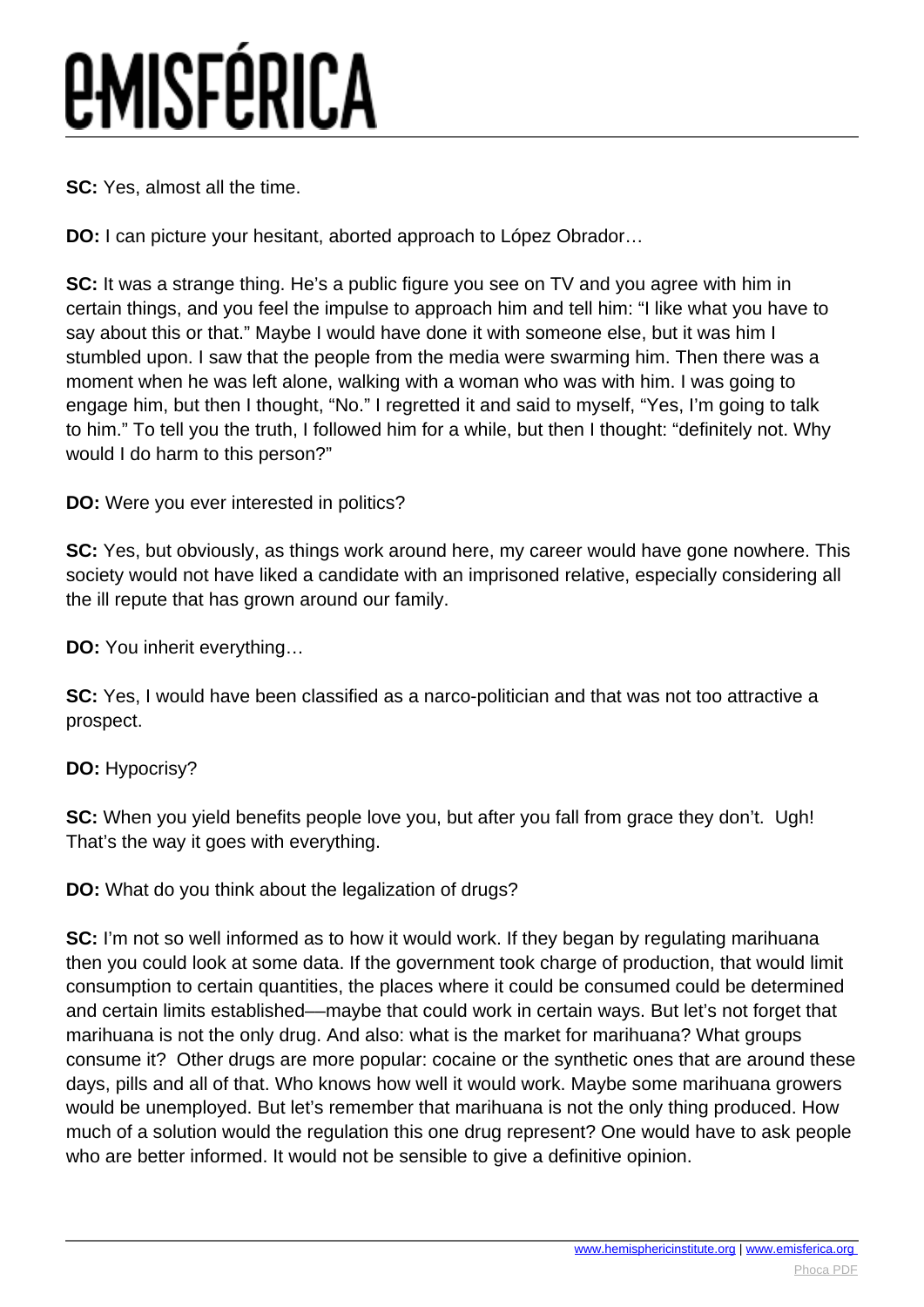**DO:** Do you like narcocorridos?

**SC:** No, I've never been one to like norteño music, to be frank. It sounds strange, maybe stupid, but I grew up watching MTV and VH1. I see the music videos for corridos and they seem ridiculous, as do the lyrics. They depict these characters that don't even exist. I could pay people to compose a corrido saying that I am a great golf or cricket player or anything, but it's not true. I can't play either golf or cricket.

**DO:** Why do you think they do that?

**SC:** Vanity is the most probable explanation.

**DO:** Why do you think Sinaloa has become the obligatory reference when talking about the drug-trade? Why Sinaloa? Why not Guanajuato or Colima?

**SC:** I can't tell exactly why. Maybe socioeconomic conditions have something to do with it. Also the fact that the state is so well suited for agriculture, which might be a factor in the cultivation of drugs—I don't know. To be honest, I could not give you an opinion.

**DO:** How would you describe the Sinaloan of today?

**SC:** Friendly. Everyone is generally friendly, but I cannot give a single description because every Sinaloan is different.

**DO:** Some call them, the sinalocos [Sinaloa-crazies]

**SC:** But we're all different. I don't think it's right to stereotype like that, to say: "all Sinaloans are like this." We're all different.

**DO:** You did not get involved in the [drug] business, but other sons of capos did. Do you understand them?

**SC:** Sometimes I feel bad for them, because they catch them when they're still too young and I say, "No, they still had so much to do." I also think that perhaps their parents let them get involved in the business. I ask myself: if they were making good money and had it all, why did they let them ruin their lives?

**DO:** How do you get along with authority?

**SC:** You always have to follow the rules and keep everything up to date: carry papers demonstrating your clean criminal record; have a valid driver's license; keep your car well tuned, with all the lights working; respect the speed limit, the traffic lights; be extremely polite,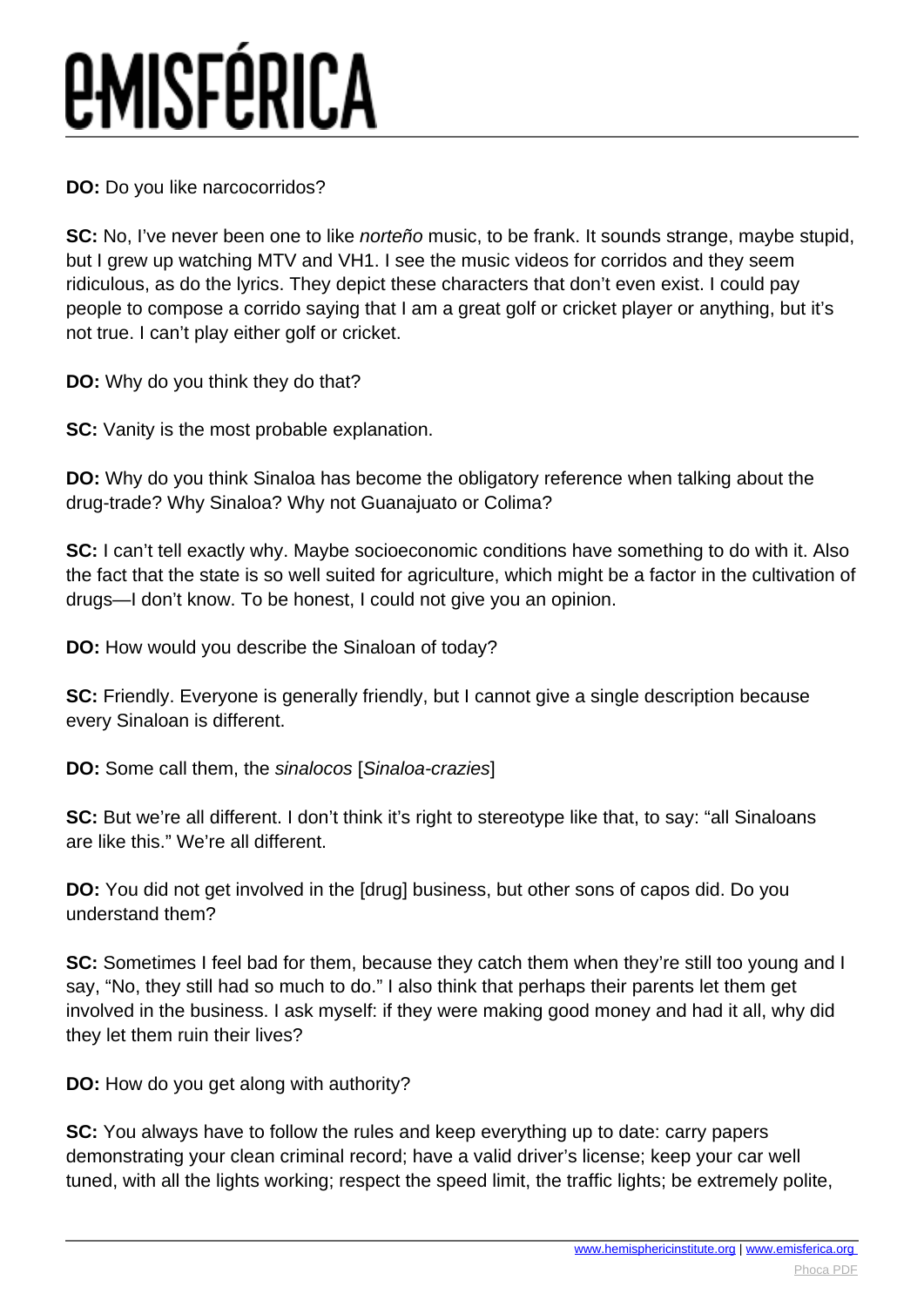twice or three times as much as a normal person; avoid using foul language or anything that might provoke a negative reaction or a repressive action on the part of the authorities. To avoid giving them any grounds for suspicion, because you are always being watched. Let's say they pull me over driving under the influence of alcohol: they won't say they stopped any random person. They'll say they stopped the son of a capo drunk, driving irresponsibly, blah, blah, blah. So I prefer to avoid it, keep trouble at a distance. Avoid all the negative things.

**DO:** How do you endure such a lonely life?

**SC:** I live normally.

**DO:** I'm referring to your emotional life.

**SC:** You get used to it from the time you're little. The truth is that I do things without... they come out automatically, so you don't get into trouble.

For example now, if the waiter brings you the wrong drink or something, if you can drink it, just do it, don't make a fuss. If the food is salty, eat it and don't come back. Don't give people the grounds to talk about you. Don't make a fuss in a restaurant or anything like that. And also, be careful about who you go out with. If you invite someone to dinner and they get bad service and make a scene, you can attract attention to your table, to the place where you're sitting. Someone can spot you and say, "I saw the son of so-and-so and he was causing a commotion with a group of good-for-nothings," or something along those lines. So you start doing it unconsciously, taking precautions becomes the norm.

**DO:** Have you judged you father for his life as a capo?

**SC:** I guess that he had his reasons for taking the paths he took. As all fathers, I suppose he was trying to give us better things, a better life. He took a path—I don't know if it was the right one or the wrong one—but he took it. It was his decision, he had his reasons, and if he did anything wrong the law applies its punishment.

**DO:** What do you talk about when you visit him in jail? Do you tell him about your everyday problems?

**SC:** No. If you have problems you don't tell him about them. You come in saying, "No old man, everything is wonderful outside." "How's life? Any problems?" "No, no, nothing; all is good." "Did they give you trouble getting in?" No old man, they were so gentle." Why? Because if you tell him, "They frisked me and touched my penis," well, you're going to make him tense. He can't do anything about it, and being locked up, it can maybe incite negative behavior, which would bring some sort of punishment on him or stress him out. So it's no good. All the negative stuff from the outside, we just get rid of it and come in with the best face possible in order not to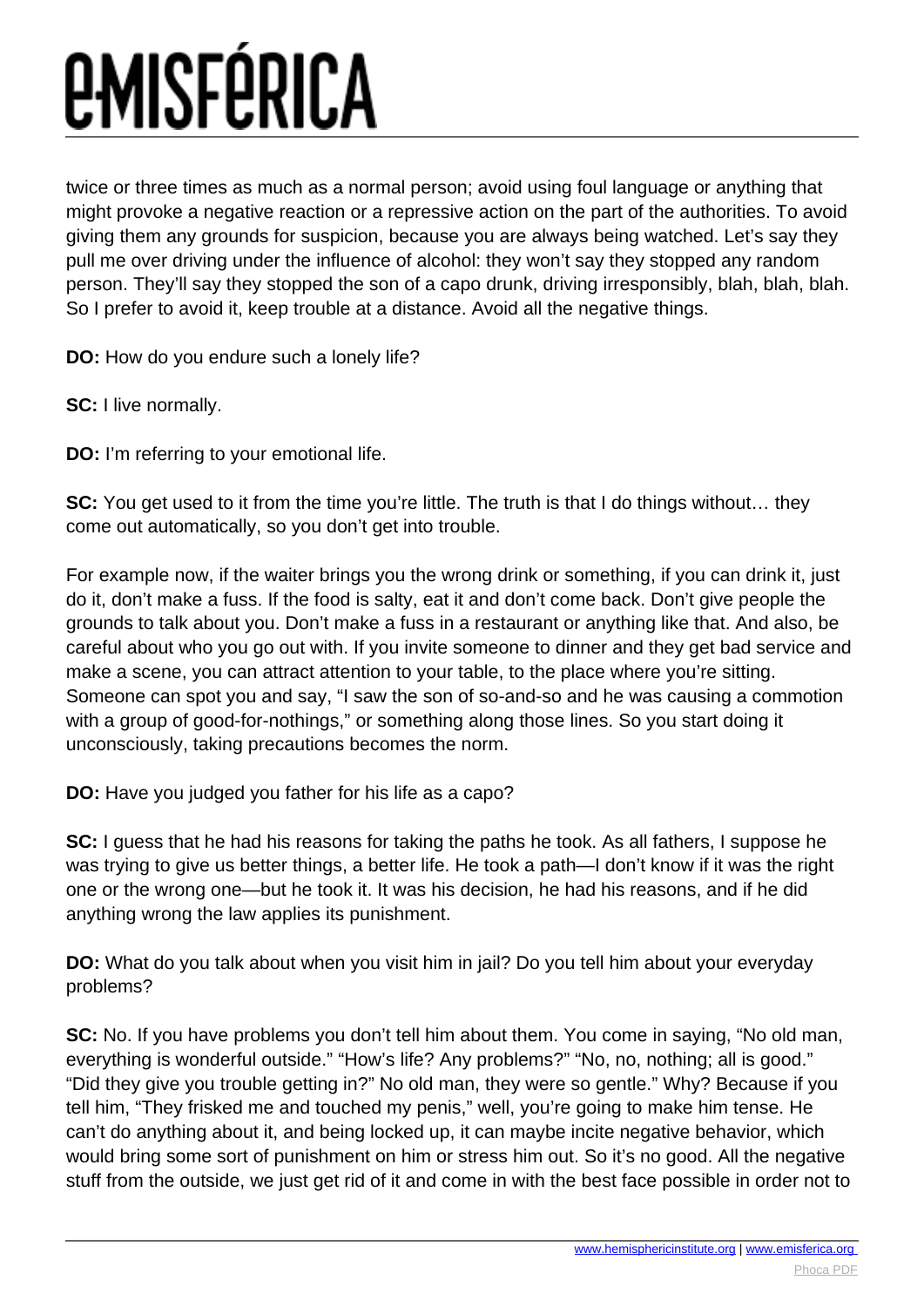cause him any more problems than the ones he already has.

#### **DO:** What do you talk about?

**SC:** About the family or things that happen outside. Many times he asks me about computers or friends who are outside, people whom I can contact. General things, business, everything, general things, but never problems or anything, unless they are very serious and he can give us advice.

**DO:** Who do you love more, your dad or your mom?

**SC:** Both. They both represent something different.

**DO:** What does your dad represent?

**SC:** Authority, the paternal figure, support, the guide, the mentor, I can ask him anything about any topic. My mom: love, tenderness, support, her presence, everything.

They both play an important part, and I love them both the same. God-forbid, but the day I lose one of them, it will be just as heartbreaking either way.

**DO:** What do you give your dad for his birthday?

**SC:** Birthday cards are the only thing that is allowed, although, it's rare that they allow even cards these days. When they are too elaborate, then they say no. If there are more than three pages, or have figures in relief, well they don't get through. So you try to find the simplest one, with a drawing or something corresponding to the occasion. Basically letters, hand-written letters.

**DO:** What was the day you saw him the happiest in jail?

**SC:** The day my older brother got married. We had to visit him after a sleepless night and he was very happy. I imagine he was also sad for not being able to be there, but he was very happy.

#### Translated by Miguel Winograd

**Diego Osorno** is the author of five books of crónicas and his writing has been anthologized in Venezuela, Cuba, the United States, France, Spain, and Colombia. He writes for the magazine Gatopardo and his blog, "Historias de Nadie" (Stories of